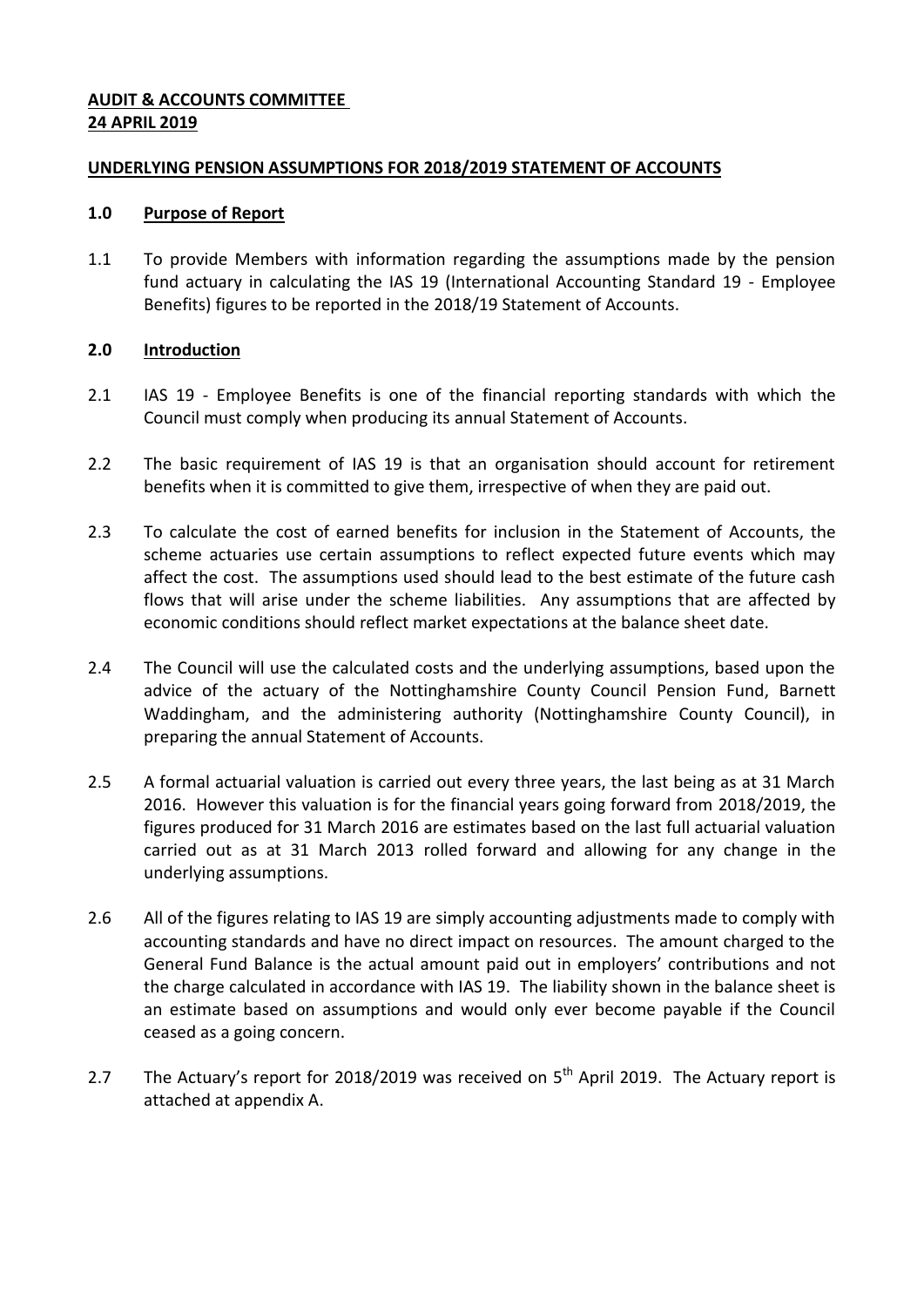# **3.0 Financial Assumptions**

|                                                               | 2018/2019 | 2017/2018 |
|---------------------------------------------------------------|-----------|-----------|
| Pension Increase Rate                                         |           |           |
| Public sector pension increases are linked to the             | 2.4%      | 2.3%      |
| Consumer Prices Index (CPI).                                  |           |           |
| Salary Increase Rate                                          |           |           |
| Reflects the expected rate of growth in pensionable pay,      | 3.9%      | 3.8%      |
| allowing for increases over and above inflation, eg career    |           |           |
| progression                                                   |           |           |
| Discount Rate                                                 |           |           |
| This allows for the effect of inflation on the liabilities in | 2.40%     | 2.55%     |
| the scheme.                                                   |           |           |

# **4.0 Demographic Assumptions**

|                                                          | 2018/2019   | 2017/2018   |
|----------------------------------------------------------|-------------|-------------|
| <b>Pensioner Mortality</b>                               |             |             |
| Life expectancy from age 65 years                        |             |             |
| This impacts on the length of time pensions are expected |             |             |
| to be payable                                            |             |             |
| Retiring today                                           | Male 21.6   | Male 22.6   |
|                                                          | Female 24.4 | Female 25.6 |
|                                                          |             |             |
| Retiring in 20 years                                     | Male 23.3   | Male 24.8   |
|                                                          | Female 26.2 | Female 27.9 |
| <b>Additional Assumptions;</b>                           |             |             |

Members will exchange half of their commutable pension for cash at retirement;

- Members will retire at one retirement age for all tranches of benefit, which will be the pension weighted average tranche retirement age; and
- The proportion of the membership that had taken up the 50:50 option at the previous valuation date will remain the same.

# **5.0 Impact in Financial Statements**

| Assumption                   | Movement | Impact                                |
|------------------------------|----------|---------------------------------------|
| Price Inflation              | Decrease | Decrease in charge for cost of future |
|                              |          | pensions                              |
|                              | Increase | Increase in charge for cost of future |
|                              |          | pensions                              |
| <b>Pension Increase Rate</b> | Decrease | Decrease in liabilities               |
|                              | Increase | Increase in liabilities               |
| Salary Increase Rate         | Decrease | Decrease in charge for cost of        |
|                              |          | future pensions                       |
|                              | Increase | Increase in charge for cost of        |
|                              |          | future pensions                       |
| Discount Rate                | Decrease | <b>Reduction in liabilities</b>       |
|                              | Increase | Increase in liabilities               |